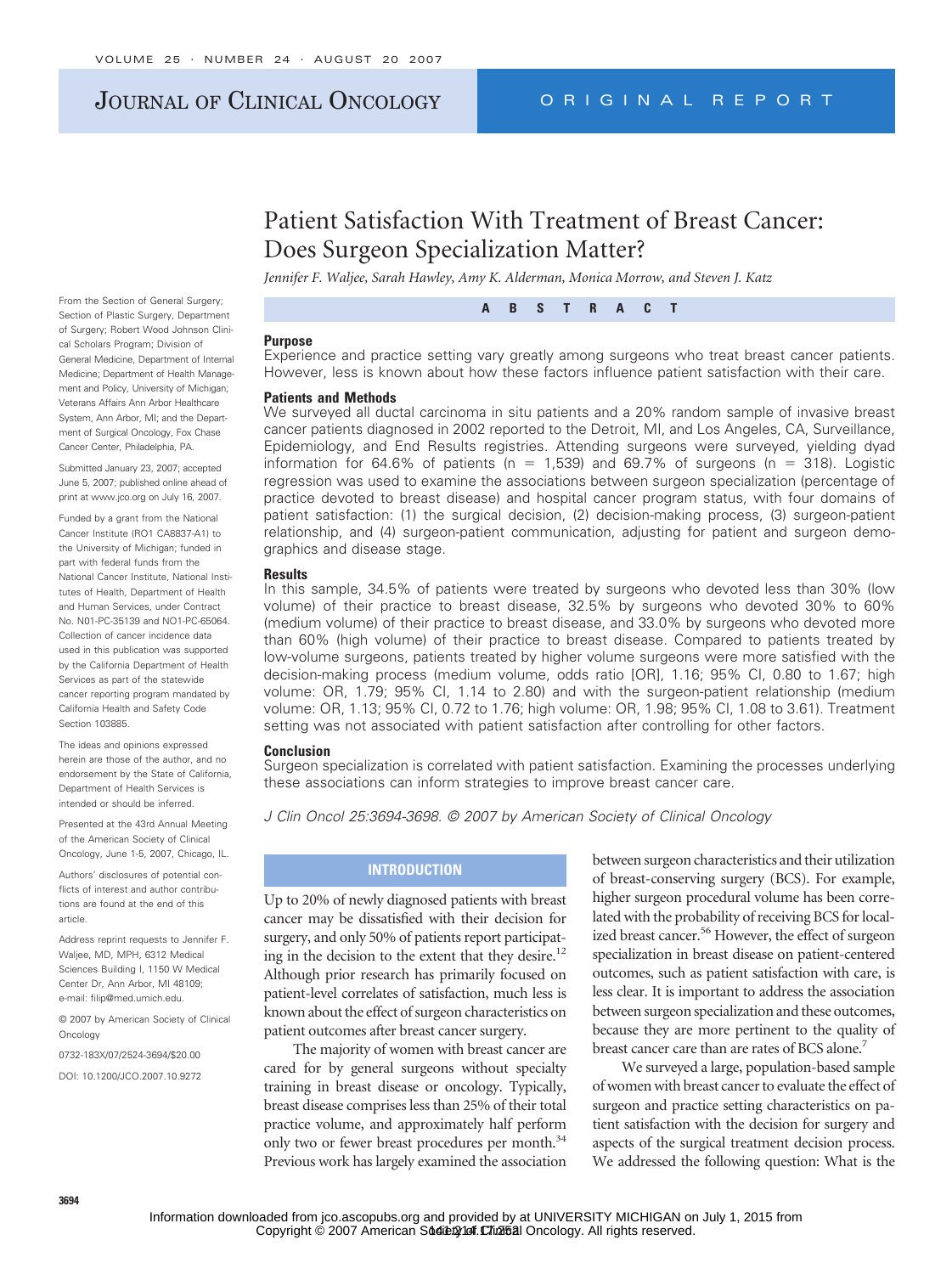independent association between patient satisfaction with the decision for surgery, the decision-making process, the surgeon-patient relationship, and surgeon-patient communication and surgeon attributes, including degree of specialization in breast surgery, sex, years in practice, and treatment setting?

## **PATIENTS AND METHODS**

#### *Study Population*

*Patients.* The details of the study design and sample have been described elsewhere, and are briefly reviewed here.<sup>2,6,8</sup> Women aged 79 years and younger who were diagnosed with ductal carcinoma in situ (DCIS) or invasive breast cancer between December 2001 and January 2003 and underwent a definitive surgical procedure were identified by enrollment in the Surveillance, Epidemiology, and End Results (SEER) Cancer Registries of Detroit, MI, and Los Angeles, CA. All women with DCIS, and a 20% random sample of women with invasive breast cancer were included in the initial study sample. Women with DCIS and African American women were purposefully oversampled to increase their representation in the study sample. The initial sample of eligible women included 2,647 women. The study protocol was approved by the institutional review boards at the University of Michigan (Detroit, MI), Wayne State University (Detroit, MI), and the University of Southern California (Los Angeles, CA).

After the initial sample was identified, women who were unable to complete a questionnaire in either English or Spanish, women with lobular carcinoma in situ, and women with distant metastatic disease were excluded. Additionally, Asian women, and women younger than 50 years diagnosed with invasive breast cancer from Los Angeles were excluded because of enrollmentin other studies.After these exclusion criteriawere applied, 2,382women were eligible for the study. Of these women, 77.4% ( $n = 1,844$ ) completed the survey. The majority (92.4%) completed a written survey, and 7.6% completed an abbreviated telephone survey.

*Surgeons.* Surgeons eligible for the study were identified by the pathology reports contained in the SEER database for 98.5% of the patient sample  $(n = 456)$ . Surgeons were surveyed with a mailed questionnaire using the Dillman method, and a telephone survey was used for those surgeons who did not respond to the mailed survey.<sup>9</sup> The response rate was 80% ( $n = 365$ ), with 355 surgeons completing the mailed survey and 10 surgeons completing the telephone survey.

## *Merged Data Set*

Using identifiers from each patient's pathology report, surgeon responses were matched to their patients' survey responses. Pathology reports were available for 94.6% of the sample, and we generated complete patientsurgeon dyad information for 65% of the accrued and eligible patients  $(n = 1,539)$  and 69.7% of the accrued surgeons  $(n = 318)$ .

#### *Variables*

*Dependent variables.* We studiedfour dimensions of patient satisfaction derived from a conceptual model using information from the patient survey (Appendix, online only): (1) satisfaction with the type of surgical treatment received (five items; Crohnbach's alpha =  $0.93$ ), (2) satisfaction with the process in which the decision for surgery was made (four items; Crohnbach's alpha  $= 0.91$ ), (3) satisfaction with the surgeon-patient relationship (four items; Crohnbach's alpha  $= 0.89$ ), and (4) satisfaction with the surgeonpatient communication (four items; Crohnbach's alpha  $= 0.87$ ). Factor analysis was performed to confirm that each domain was a unique aspect of overall satisfaction.

For each item in the survey, a 5-point Likert scale (strongly agree to strongly disagree) was used to measure patient's level of agreement with each statement. For each of the four domains of patient satisfaction detailed herein, scales were created by averaging responses to the included items to generate a response score. Response scores were then dichotomized, with scores of 4 and higher categorized as satisfied, and scores lower than 4 categorized as dissatisfied. Sensitivity analyses were performed to evaluate other strategies. Increasing the level of satisfaction to 5 or higher or decreasing the level of satisfaction to 3 or higher did not significantly change the results.

*Independent variables.* We included the following surgeon characteristics in our analysis: number of years in practice, surgeon sex, and specialization in breast surgery, defined as the percent of the surgeon's practice devoted to breast surgery procedures. Number of years in practice was categorized into three groups: 10 years or less, 11 to 20 years, and 21 years or more. Surgeons in practice 10 years or less were used as the reference group. Male surgeons were used as the reference group compared with female surgeons.

Surgeons were asked to report what percentage of their total practice was devoted to breast procedures. Responses were categorized into the following three groups: less than 30% of practice devoted to breast disease, 30% to 60% of practice devoted to breast disease, andmore than 60% of practice devoted to breast disease. Surgeons with less than 30% of their practice devoted to breast disease were used as the reference group. Surgeons were also asked to report the number of breast surgeries performed in the previous calendar year. These responses were highly correlated with the percentage of the practice devoted to breast disease, and analysis using this variable did not significantly alter the results of our analysis.

We included hospital cancer program status in our analysis to evaluate the location where the patient received her surgery, determined from information from the Cancer Program of the American College of Surgeons (ACoS).<sup>10</sup> Information was gathered for the 114 hospitals where one or more patients in the study sample were treated, and grouped into three categories: National Cancer Institute (NCI)-designated comprehensive cancer center  $(n = 4)$ , other ACoS-approved cancer program  $(n = 35)$ , and no ACoS-approved cancer program  $(n = 75)$ .

Demographic characteristics of the patient sample included in the analysis were patient age, race (white, African American, other), and patient education (some high school, high school graduate, some college, college graduate or beyond), as obtained by patient report from the mailed survey. Additionally, we included the following disease characteristics as covariates in our models: tumor stage (DCIS, stage I, stage II, and stage III disease), and patient report of type of surgery received (mastectomy, lumpectomy, and reconstruction after mastectomy).

Finally, to evaluate whether patient selection affected the results, we included a set of variables indicating patient report of how the treating surgeon was selected (Appendix).<sup>11</sup> The variables were (1) referred to their surgeon by a physician or health plan; (2) selected their surgeon on the basis of reputation; and (3) selected their surgeon on the basis of proximity.

#### *Analysis*

We used descriptive statistics to display the characteristics of patients and surgeons, and to generate bivariate associations between our independent and dependent variables. We then tested the independent association of each of the surgeon variables using logistic regression, after including the patient demographic (age, education, race) and clinical (tumor stage, surgery received) variables in the model. Odds ratios (ORs) were generated to predict satisfaction for each of the measures, and 95% CIs are reported. To evaluate the effect of patient selection, we included three variables regarding patient selection of their surgeon in a sensitivity analysis. We adjusted point estimates in all models to reflect the sampling design using a sample weight that accounted for the differential selection by race, stage, and patient nonresponse. Second-order interactions were tested, but no statistically significant interactions were found. SEs for all models were calculated to account for patients clustered within surgeons. Wald tests were used to test for differences for group variables. A*P* value less than .05 was considered statistically significant. All analysis was performed using Stata version 9.0 (StataCorp, College Station, TX).

## **RESULTS**

Table 1 describes the characteristics of the patient population. The majority of women (70.4%) were white, with a mean age of 59 years (range, 29 to 79 years). Lumpectomy was the most common surgical procedure (70.0%), and 79% of women reported a diagnosis of DCIS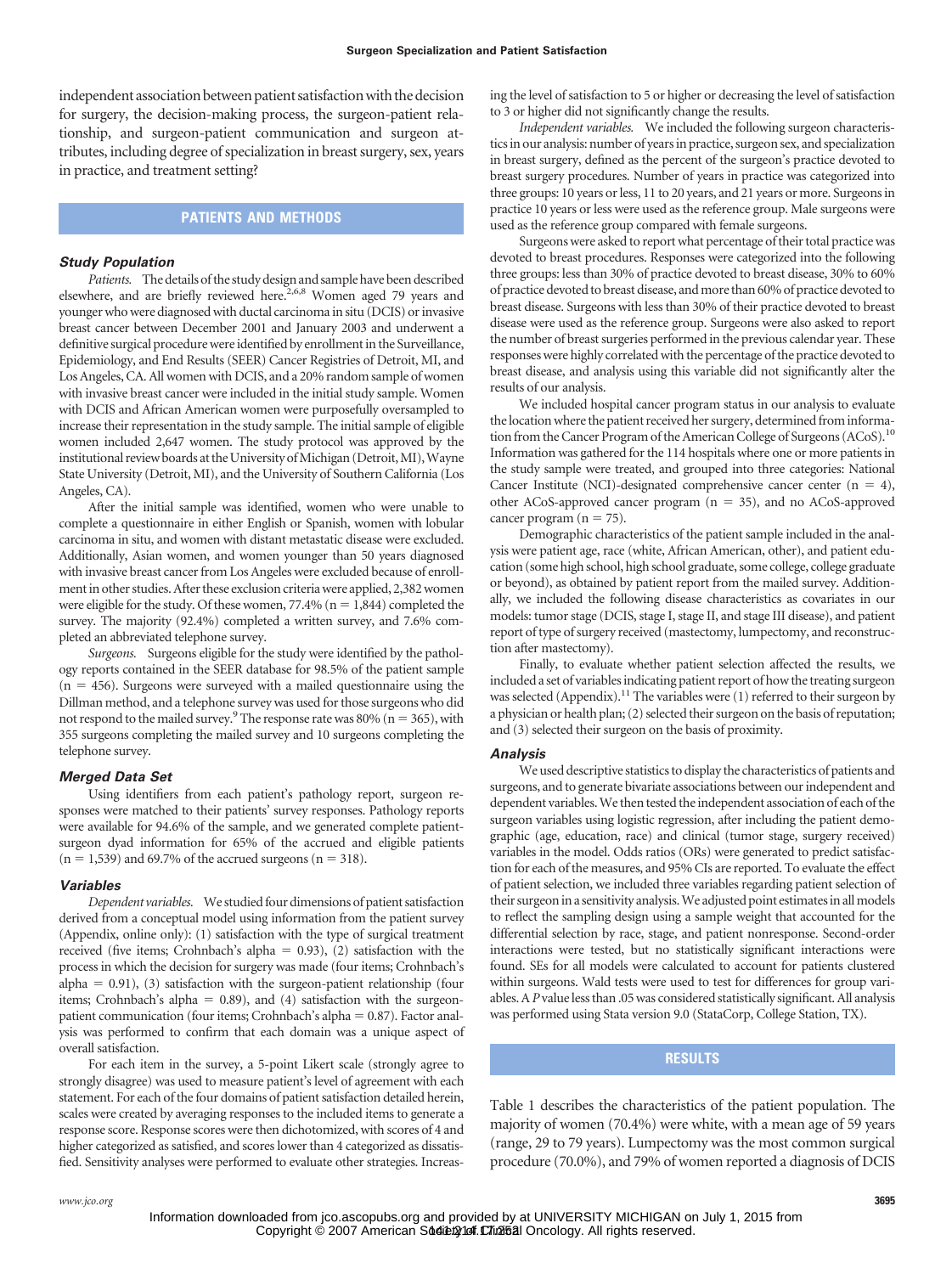## **Waljee et al**

| Characteristic                                                                                                                                             | % of Patients<br>$(n = 1.539)$ |                              |  |
|------------------------------------------------------------------------------------------------------------------------------------------------------------|--------------------------------|------------------------------|--|
| Age, years<br>Mean<br>Range                                                                                                                                | 59.0<br>29-79                  |                              |  |
| Race<br><b>White</b><br>African American<br>Other                                                                                                          |                                | 70.4<br>21.7<br>7.9          |  |
| Education<br>Some high school<br>High school graduate<br>Some college<br>College graduate and beyond                                                       |                                | 12.3<br>22.5<br>37.8<br>27.4 |  |
| Disease stage<br><b>DCIS</b><br>L<br>Ш<br>Ш                                                                                                                |                                | 54.4<br>24.5<br>16.5<br>4.6  |  |
| Surgery received<br>Lumpectomy<br>Mastectomy<br>Reconstruction following mastectomy                                                                        |                                | 69.5<br>19.5<br>11.0         |  |
| Patient report of surgeon selection*<br>Patient selected based on reputation<br>Patient selected based on proximity to home<br>Patient referred to surgeon |                                | 37.9<br>8.7<br>74.3          |  |
| Satisfaction with final decision<br>Yes<br><b>No</b>                                                                                                       |                                | 88.4<br>11.7                 |  |
| Satisfied with decision-making process<br>Yes<br><b>No</b>                                                                                                 |                                | 63.0<br>37.0                 |  |
| Satisfied with relationship with surgeon<br>Yes<br>No.                                                                                                     |                                | 77.4<br>22.6                 |  |
| Satisfied with communication with surgeon<br>Yes<br><b>No</b>                                                                                              |                                | 75.9<br>24.1                 |  |

or stage I disease. The majority of patients had either some college

education (37.8%) or were college graduates (27.4%).

In this sample, 37.9% patients reported that they selected their surgeon on the basis of reputation, 8.7% reported they selected their surgeon on the basis of proximity, and 74.3% reported that they were referred to their surgeon by either a physician or their health care plan. Percentages sum to greater than 100% because patients could select all items that applied. Overall, patients reported relatively high rates of satisfaction with the final decision (88.4%), the decision-making process (63.0%), their relationship with their surgeon (77.4%), and their communication with their surgeon (75.9%; Table 1).

Table 2 describes the characteristics of the surgeon population. The majority of the surgeons were white, and the average surgeon age was 49.8 years. Approximately 15% of the surgeons were female. The majority (54.4%) of surgeons reported low ( $<$  30%) breast procedure volume, 26.6% reported practices where breast procedures comprised

| Table 2. Characteristics of the Study Surgeon Population                                |                                 |                                     |  |  |  |  |
|-----------------------------------------------------------------------------------------|---------------------------------|-------------------------------------|--|--|--|--|
| Characteristic                                                                          | % of<br>Surgeons<br>$(n = 318)$ | $%$ of<br>Patients<br>$(n = 1,539)$ |  |  |  |  |
| Age, years                                                                              |                                 |                                     |  |  |  |  |
| Mean<br>Range                                                                           | 49.8<br>$30 - 79$               |                                     |  |  |  |  |
| Years in practice                                                                       |                                 |                                     |  |  |  |  |
| $\leq 10$                                                                               | 30.4                            | 29.2                                |  |  |  |  |
| $11 - 20$                                                                               | 32.4                            | 31.9                                |  |  |  |  |
| $\geq$ 21                                                                               | 37.2                            | 38.9                                |  |  |  |  |
| Sex                                                                                     |                                 |                                     |  |  |  |  |
| Female                                                                                  | 15.3                            | 23.6                                |  |  |  |  |
| Proportion of practice involving breast disease                                         |                                 |                                     |  |  |  |  |
| Low $(< 30\%)$                                                                          | 54.4                            | 34.5                                |  |  |  |  |
| Medium (30%-60%)                                                                        | 29.6                            | 32.5                                |  |  |  |  |
| High $(>60\%)$                                                                          | 16.0                            | 33.0                                |  |  |  |  |
| Practice at a cancer center                                                             |                                 |                                     |  |  |  |  |
| Non-ACoS-approved cancer program                                                        | 48.4                            | 34.1                                |  |  |  |  |
| NCI-designated comprehensive cancer center                                              | 7.6                             | 12.3                                |  |  |  |  |
| ACoS-approved cancer centers                                                            | 44.0                            | 53.6                                |  |  |  |  |
| Abbreviations: ACoS, American College of Surgeons; NCI, National Can-<br>cer Institute. |                                 |                                     |  |  |  |  |

30% to 60% of their practice, and 16% reported a high ( $>60\%$ ) breast procedure volumein their practice.Approximately half (48.4%) of the surgeons treated patients at sites that were non–ACoS-approved cancer programs, 44% treated patients at sites that were ACoS-approved cancer programs, and 7.6% treated patients at sites that were NCIdesignated comprehensive cancer centers.

Table 2 also displays the distribution of patients by surgeon characteristics. Of the patients, 29.2% were treated by surgeons who were in practice 10 years or less, 31.9% were treated by surgeons in practice for 11 to 20 years, and 38.9% were treated by surgeons who were in practice 21 years or longer. Additionally, 23.6% of patients were treated by surgeons who were female. Approximately one third of patients were treated by surgeons who reported that less than 30% of their practice comprised breast disease, one third were treated by surgeons who reported that 30% to 60% of their practice comprised breast disease, and one third of patients were treated by surgeons who reported that more than 60% of their practice comprised breast disease. The majority of patients (53.7%) were treated at ACoS-approved cancer centers, 12.3% were treated at NCI-designated comprehensive cancer centers, and 34.1% were treated at non–ACoS-approved cancer programs.

Table 3 details the correlation between surgeon and practice setting characteristics and patient reported satisfaction with aspects of their treatment for breast cancer. Patients who were treated by surgeons who devoted more than 60% of their practice to breast disease were more likely to be satisfied with the decision-making process comparedwith patients treated by surgeonswithless than 30% of their practice comprising breast disease (30% to 60% of practice devoted to breast disease: OR, 1.16; 95% CI, 0.80 to 1.67; more than 60% of practice devoted to breast disease: OR, 1.79; 95% CI, 1.14 to 2.80; Wald test  $= 6.61; P = .037$ ). Additionally, patients who were treated by surgeons who devoted more than 60% of their practice to breast disease were more likely to report satisfaction with the surgeon-patient relationship compared with patients treated by surgeons who re-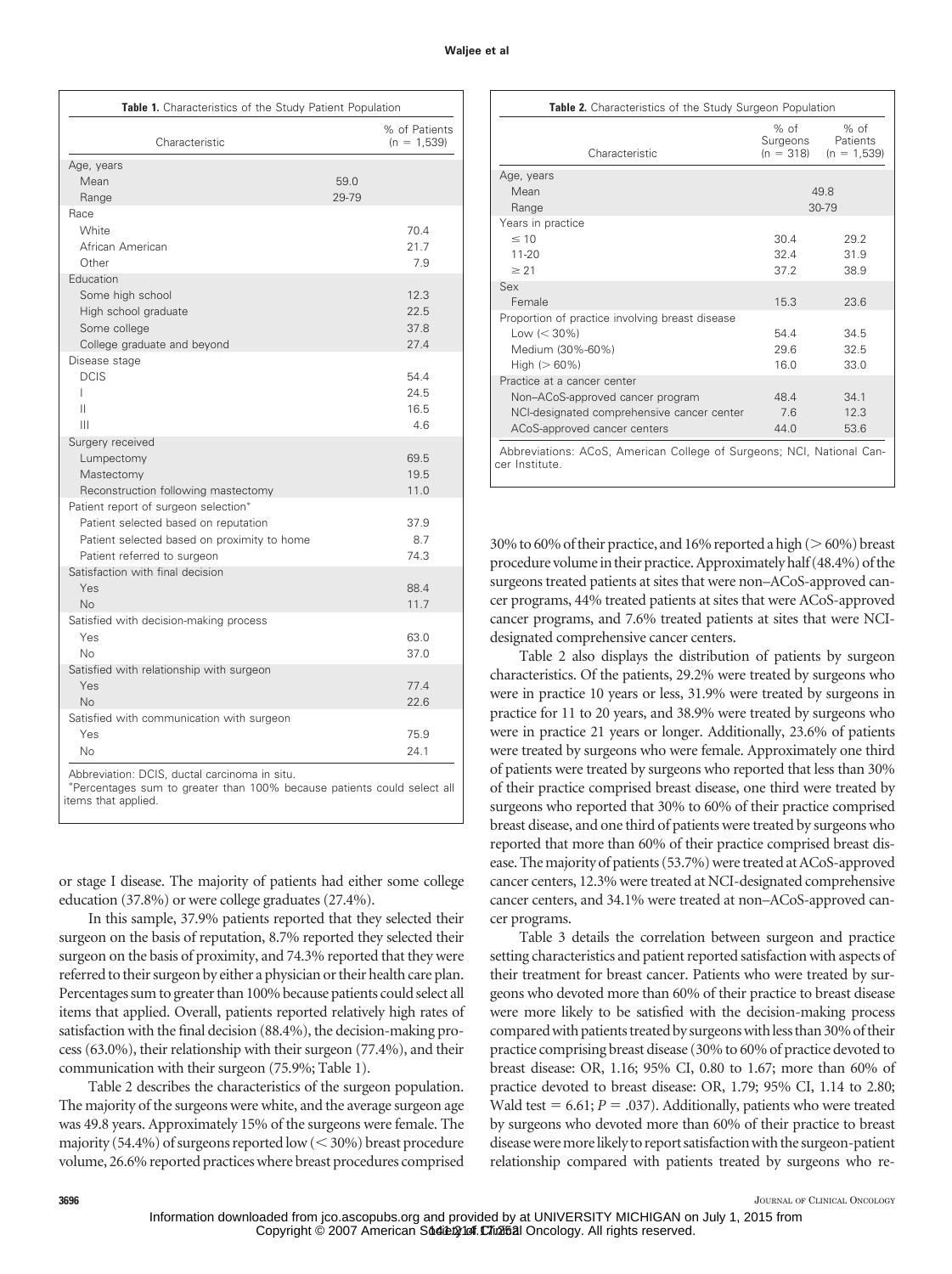| Table 3. Correlates of Patient Satisfaction With Aspects of the Decision for Breast Cancer Surgery    |                                           |              |                                                 |              |                                                      |              |                                                       |              |  |
|-------------------------------------------------------------------------------------------------------|-------------------------------------------|--------------|-------------------------------------------------|--------------|------------------------------------------------------|--------------|-------------------------------------------------------|--------------|--|
|                                                                                                       | Satisfaction With<br>Decision for Surgery |              | Satisfaction With<br>Decision-Making<br>Process |              | Satisfaction With<br>Surgeon-Patient<br>Relationship |              | Satisfaction With<br>Surgeon-Patient<br>Communication |              |  |
| Characteristics                                                                                       | <b>OR</b>                                 | 95% CI       | <b>OR</b>                                       | 95% CI       | <b>OR</b>                                            | 95% CI       | <b>OR</b>                                             | 95% CI       |  |
| Years in practice                                                                                     |                                           |              |                                                 |              |                                                      |              |                                                       |              |  |
| $\leq 10$                                                                                             | Reference                                 |              | Reference                                       |              | Reference                                            |              | Reference                                             |              |  |
| $11 - 20$                                                                                             | 0.83                                      | 0.45 to 1.53 | 0.81                                            | 0.54 to 1.21 | 1.01                                                 | 0.61 to 1.68 | 1.36                                                  | 0.82 to 2.26 |  |
| $\geq$ 21                                                                                             | 0.88                                      | 0.48 to 1.58 | 0.74                                            | 0.48 to 1.15 | 0.60                                                 | 0.36 to 1.00 | 0.75                                                  | 0.45 to 1.24 |  |
| Wald test                                                                                             |                                           | 0.38         |                                                 | 1.92         |                                                      | 5.98         |                                                       | 6.06         |  |
| $\overline{P}$                                                                                        |                                           | .828         |                                                 | .382         |                                                      | .050         |                                                       | .048         |  |
| Sex                                                                                                   |                                           |              |                                                 |              |                                                      |              |                                                       |              |  |
| Male                                                                                                  | Reference                                 |              | Reference                                       |              | Reference                                            |              | Reference                                             |              |  |
| Female                                                                                                | 1.27                                      | 0.70 to 2.32 | 0.79                                            | 0.49 to 1.25 | 1.05                                                 | 0.58 to 1.87 | 1.22                                                  | 0.65 to 2.28 |  |
| Specialization (% of practice devoted to breast disease)                                              |                                           |              |                                                 |              |                                                      |              |                                                       |              |  |
| Low $(< 30\%)$                                                                                        | Reference                                 |              | Reference                                       |              | Reference                                            |              | Reference                                             |              |  |
| Medium (30%-60%)                                                                                      | 1.00                                      | 0.57 to 1.71 | 1.16                                            | 0.80 to 1.67 | 1.13                                                 | 0.72 to 1.76 | 1.09                                                  | 0.70 to 1.70 |  |
| High $(>60\%)$                                                                                        | 1.60                                      | 0.84 to 3.06 | 1.79                                            | 1.14 to 2.80 | 1.98                                                 | 1.08 to 3.61 | 1.49                                                  | 0.85 to 2.63 |  |
| Wald test                                                                                             |                                           | 3.40         |                                                 | 6.61         |                                                      | 5.10         |                                                       | 1.97         |  |
| $\overline{P}$                                                                                        |                                           | .18          |                                                 | .037         |                                                      | .077         |                                                       | .373         |  |
| Treatment at a cancer center                                                                          |                                           |              |                                                 |              |                                                      |              |                                                       |              |  |
| Non-ACoS-approved cancer program                                                                      | Reference                                 |              | Reference                                       |              | Reference                                            |              | Reference                                             |              |  |
| NCI-designated comprehensive cancer center                                                            | 0.39                                      | 0.18 to 0.86 | 0.73                                            | 0.45 to 1.17 | 0.69                                                 | 0.37 to 1.28 | 0.62                                                  | 0.31 to 1.23 |  |
| ACoS-approved cancer centers                                                                          | 0.76                                      | 0.43 to 1.36 | 1.11                                            | 0.77 to 1.55 | 0.65                                                 | 0.43 to 0.98 | 0.69                                                  | 0.47 to 1.04 |  |
| Wald test                                                                                             |                                           | 5.68         |                                                 | 3.63         |                                                      | 4.43         |                                                       | 3.72         |  |
| $\overline{P}$                                                                                        |                                           | .058         |                                                 | .163         |                                                      | .109         |                                                       | .155         |  |
| NOTE. Controlled for patient age, patient race, patient education, tumor stage, and surgery received. |                                           |              |                                                 |              |                                                      |              |                                                       |              |  |

Abbreviations: OR, odds ratio; ACoS, American College of Surgeons; NCI, National Cancer Institute.

ported less than 30% of their practice to comprise breast disease (30% to 60% of practice devoted to breast disease: OR, 1.13; 95% CI, 0.72 to 1.76; more than 60% of practice devoted to breast disease: OR, 1.98; 95% CI, 1.08 to 3.61; Wald = 5.10;  $P = .077$ ). The effect of surgeon specialization persisted across each domain of satisfaction, with nonsignificant trends toward higher satisfaction among patients treated by surgeons who devoted more of their practice to breast disease.

Addition of surgeon years in practice, sex, and hospital cancer center status did not significantly change the effect of surgeon specialization on patient satisfaction with treatment. Finally, including the three variables that described patient report of how their surgeons were selected did not significantly change the magnitude or direction of the effect of surgeon specialization and patient satisfaction across any of the domains of satisfaction. Patient selection of surgeons was not correlated with patient satisfaction with the decision-making process (selected by reputation: OR, 1.23; 95% CI, 0.87 to 1.72; referred to surgeon: OR, 1.04; 95% CI, 0.68 to 1.61; selected by proximity: OR, 0.64; 95% CI, 0.39 to 1.05), or the decision for surgery (selected by reputation: OR, 1.42; 95% CI, 0.86 to 2.37; referred to surgeon: OR, 1.07; 95% CI, 0.63 to 1.83; selected by proximity: OR, 1.07; 95% CI, 0.49 to 2.30). Patients who selected their surgeons on the basis of reputation were more likely to report satisfaction with the surgeon-patient relationship (OR, 1.59; 95% CI, 1.08 to 2.33), and with the surgeon-patient communication (OR, 1.57; 95% CI, 1.06 to 2.33).

# **DISCUSSION**

In this population-based study of breast cancer patients, surgeon specialization was significantly correlated with patient satisfaction with the surgical decision-making process and the surgeon-patient relationship. Women with breast cancer were more likely to report satisfaction with the surgical decision-making process and with the surgeon-patient relationship if they were treated by surgeons who devoted a large proportion of their practice to breast disease. We observed positive, although not statistically significant, associations between surgeon specialization and patient satisfaction with their decision for surgery, as well as surgeon-patient communication. In contrast, other surgeon characteristics, such as years in practice and sex, were not correlated with any measures of patient satisfaction. Finally, cancer program designation was not significantly associated with satisfaction measures after controlling for other factors.

We can only speculate about potential mechanisms that may explain the correlation between surgeon specialization in breast surgery and patient satisfaction. It is possible that surgeons who specialize in breast surgery may have better interpersonal skills developed through accumulated experience and greater interest in treatment of breast cancer patients. Prior studies suggest that more specialized breast surgeons have different attitudes about treatment options (eg, more likely to strongly endorse BCS) and perceive greater conflict with patients about choice of treatment especially when the patient favors more aggressive surgery than does the surgeon.<sup>8,12</sup> Despite these differences in surgeon perspectives on local surgical therapy, patients do not report large differences in how treatment options are discussed.<sup>6</sup> Thus, other interpersonal attributes of the relationship or communication may be at play.

It is also possible that specialized breast surgeons may have better technical outcomes compared with those of nonspecialized surgeons. Their patients may not require reoperation as frequently, or may have superior esthetic outcomes after surgery. Additionally, patients of specialized breast surgeons may report higher levels of satisfaction